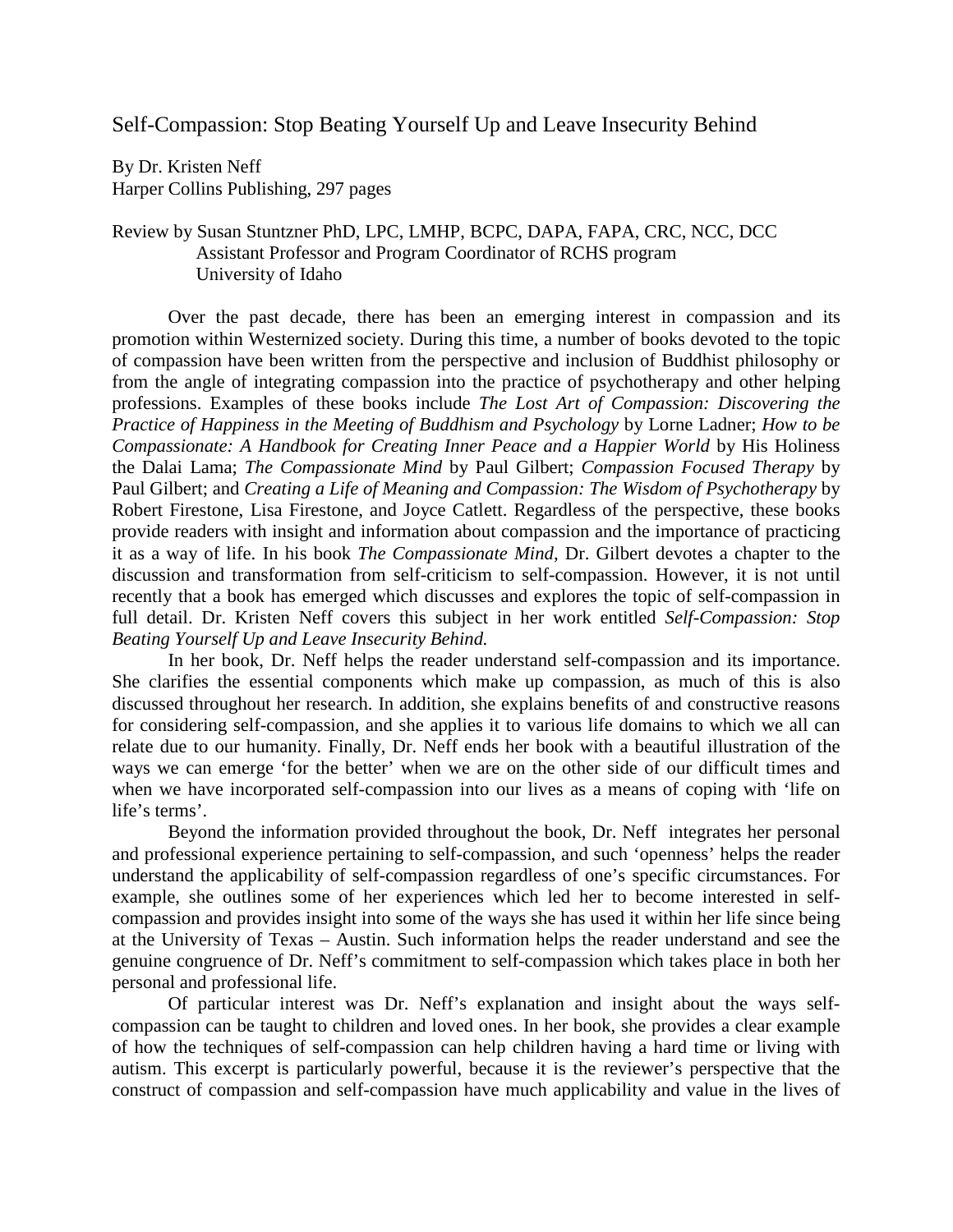individuals with disabilities, although it is an area greatly under-addressed within the research. Furthermore, it is my belief and understanding that self-compassion has an untapped but powerful role: it can serve in healing the lives of individuals with disabilities given some of the personal experiences they sometimes encounter.

Two other areas noteworthy of consideration include the potential connection between forgiveness and self-compassion and Chapter 12, which explains the ways self-compassion can be used to change peoples' lives. Forgiveness and self-compassion are of interest because often times people are told they should let hurt and injustices go – they should just move on. Yet, people are not always given accurate information about what it means to truly forgive or how to honor themselves as they are trying to work their way through the personal pain they experienced. Part of this lack of knowledge and permission may be due to society's own discomfort with the expression of peoples' emotional and mental pain. Nonetheless, promotion of forgiveness and self-compassion seem to have particular relevance. Dr. Neff points out in one of her studies that self-compassionate individuals are more likely to forgive those who have hurt them compared to their less self-compassionate. Granted, the connection between forgiveness and self-compassion is still relatively new; this initial research provides another reason for people to consider both forgiveness and self-compassion as a means for better living.

Also of relevance is Dr. Neff's discussion pertaining to self-compassion as a means to transform an individual's pain into joy. While some people may cognitively know this is possible, allowing it to take place within their lives is something entirely different. Further compounding peoples' situations is the reality that some may not believe or feel their life will turn around when they are in the trenches –a human experience faced by many at one time or another. Yet it is through the effort of trying to stay open to their experiences and to reframe negative events that people may learn from their experiences or see the positive aspects among the negative, which helps them learn and practice self-compassion.

People are likely to have many different reasons for learning about compassion and selfcompassion. Whether someone is curious about or interested in learning about self-compassion, or just wants to better understand the meaning and value associated with the concept, Dr. Neff's book is recommended. Her explanation of self-compassion is easy to comprehend and understand, and the information is accessible to a lay audience. Her work promotes the reader's understanding of its utility for all of mankind because, regardless of who and where we are, all us of are likely to experience hurt and pain at some point and will feel the need to comfort and soothe ourselves.